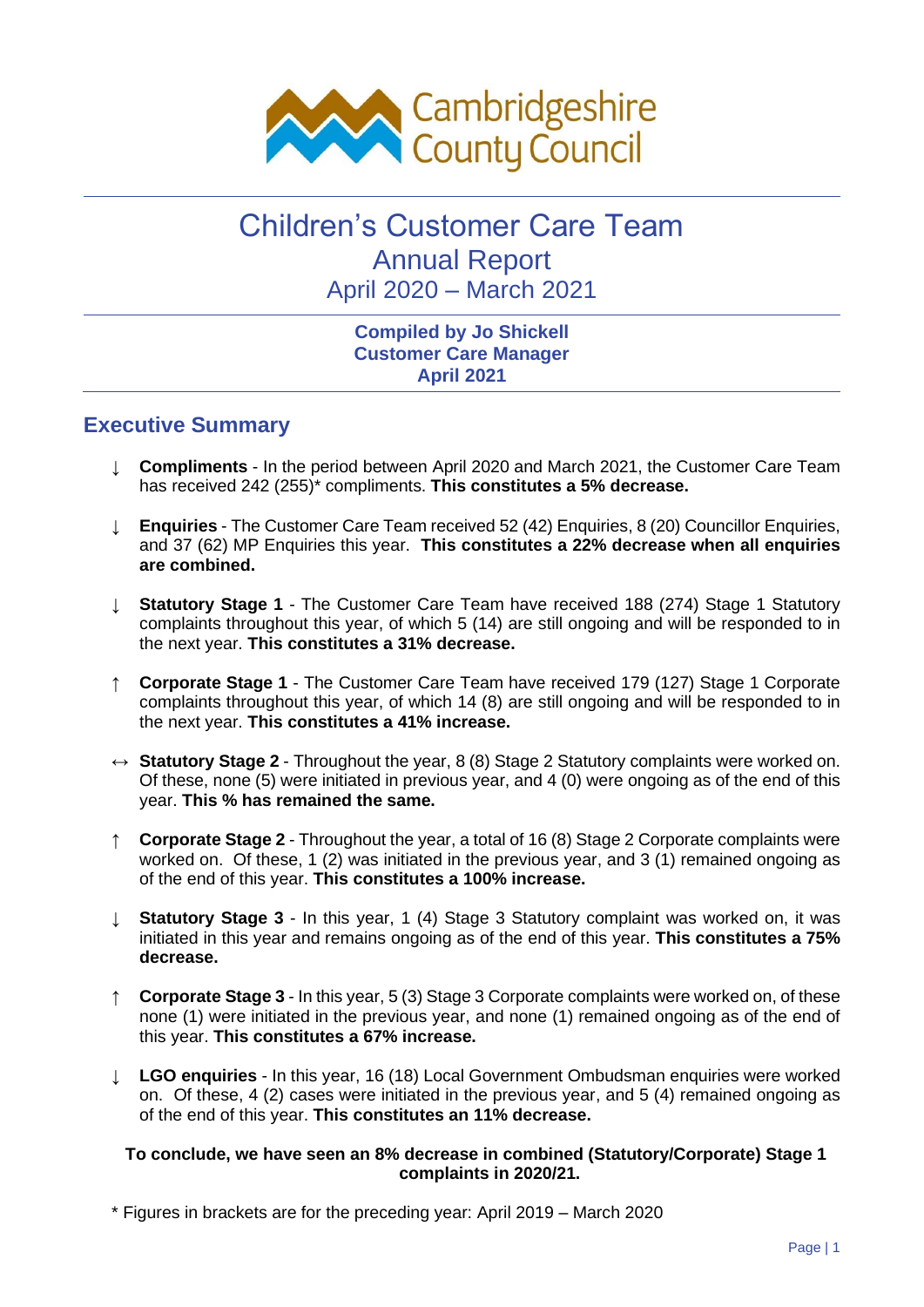# **CONTENTS**

# Page

| 1.0 | Summary of Feedback                             |                                     | 3  |
|-----|-------------------------------------------------|-------------------------------------|----|
|     | 1.1                                             | Compliments                         | 3  |
|     | 1.2                                             | <b>General Enquiries</b>            | 5  |
|     | 1.3                                             | <b>MP and Cllr Enquiries</b>        | 5  |
|     | 1.4                                             | <b>Formal Complaint Procedure</b>   | 5  |
|     | 1.5                                             | <b>Stage 1 Statutory Complaints</b> | 5  |
|     | 1.6                                             | <b>Stage 1 Corporate Complaints</b> | 8  |
|     | 1.7                                             | <b>Stage 2 Statutory Complaints</b> | 10 |
|     | 1.8                                             | <b>Stage 2 Corporate Complaints</b> | 10 |
|     | 1.9                                             | <b>Stage 3 Statutory Complaints</b> | 10 |
|     | 1.10                                            | <b>Stage 3 Corporate Complaints</b> | 11 |
|     | 1.11                                            | <b>Local Government Ombudsman</b>   | 11 |
| 2.0 | Themes, Learning, and Action                    |                                     | 11 |
|     | 2.1                                             | Communication                       | 12 |
|     | 2.2                                             | Assessments, Reports and Plans      | 12 |
|     | 2.3                                             | <b>Worker Behaviour</b>             | 13 |
|     | 2.4                                             | Policy                              | 13 |
|     | 2.5                                             | Other                               | 14 |
| 3.0 | <b>Customer Care Team Update and Conclusion</b> |                                     | 14 |
| 4.0 | <b>Customer Care Team Contact Details</b>       |                                     | 16 |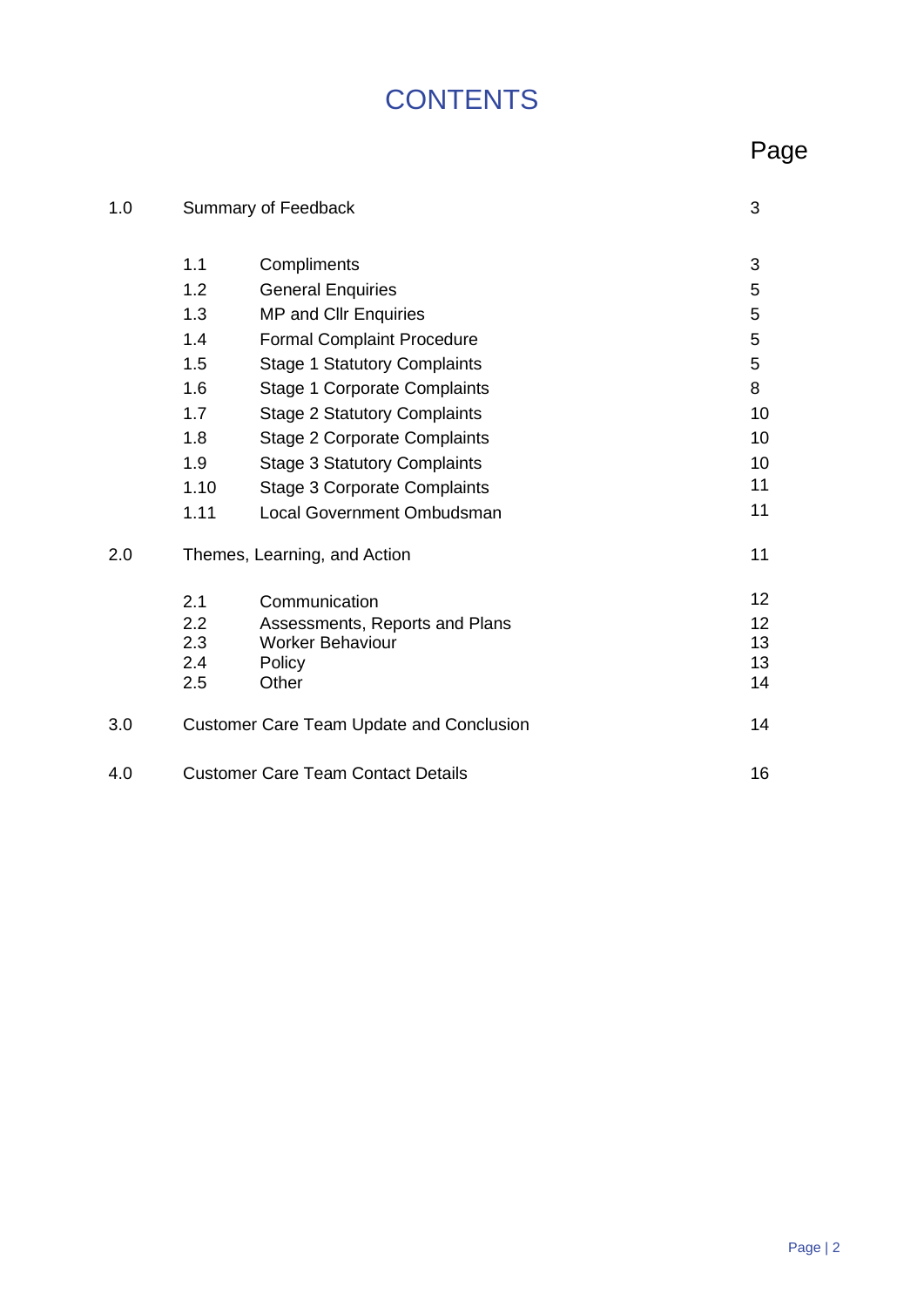### **1.0 Summary of Feedback**

The Customer Care Team (CCT) are responsible for receiving and recording all forms of feedback regarding Children's Services across Cambridgeshire County Council. Graph 1 gives an indication of the volume of different types of feedback received throughout the past four quarters.

In addition to the types of feedback recorded in the graph, the CCT also dealt with 2 Comments, 17 Correspondences, 8 Representations, 2 Resolving Professional Differences, and 1 Social Work England enquiry in the period between April 2020 and March 2021, however given that these types of feedback are seldom received, they are not included in the graph.



### **Graph 1**

### **1.1 Compliments Graph 2**

In the period between April 2020 and March 2021, the CCT received 242 (255) compliments. They are divided into compliments from young people, parents, other family members and foster carers; from external professionals; and other members of staff.

Graph 2 identifies compliments received by function.

While the Customer Care Team receives a range of compliments about Children's Services, we are aware that some parts of the service collect and report back separately and those compliments are not all reproduced here.



We have received 242 compliments in total this year which are available to view online at:

<https://www.cambridgeshire.gov.uk/council/contact-us/council-complaints-procedures>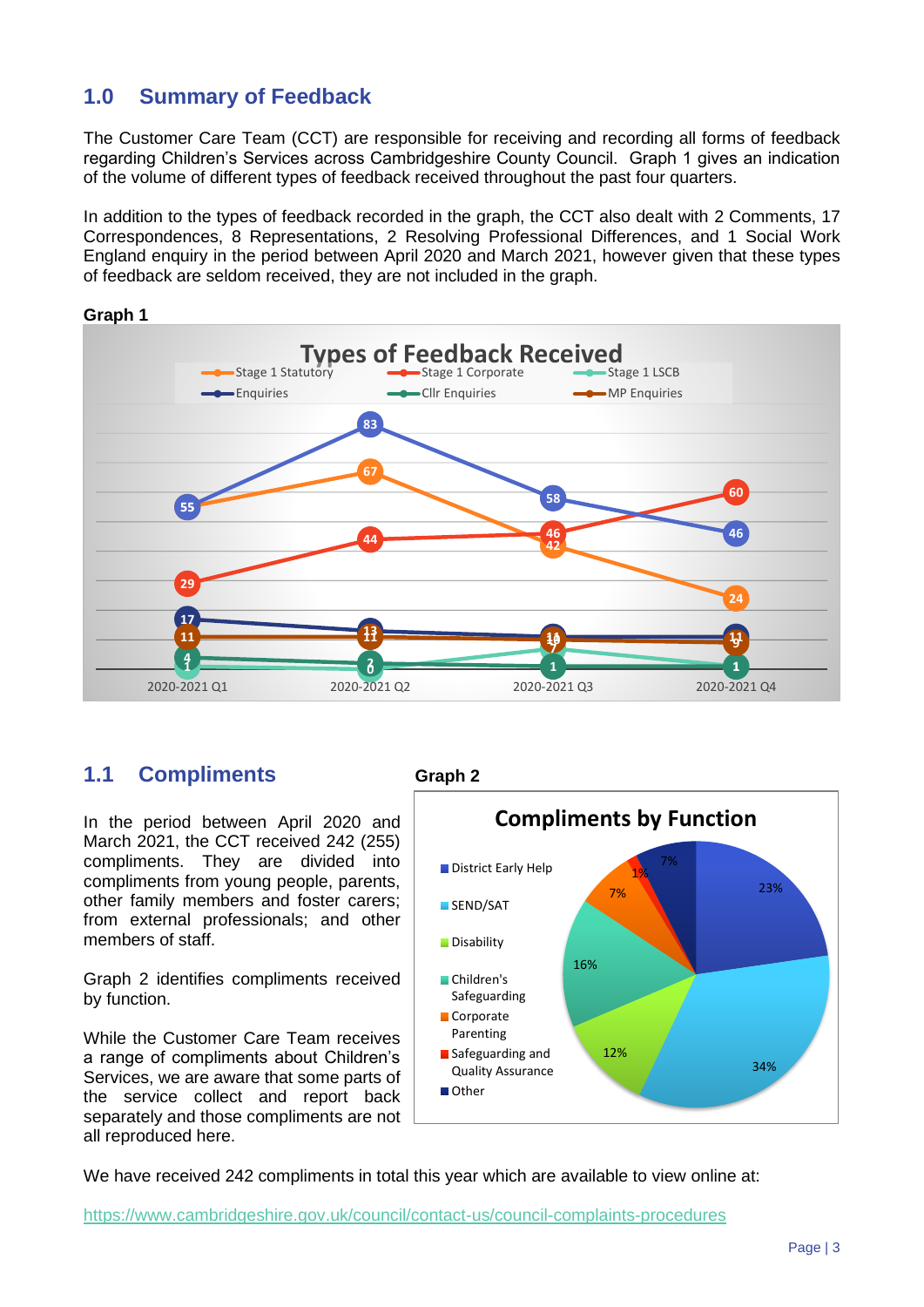They have been anonymised both in terms of the children and families concerned and also in terms of those individual members of staff being praised. A variety of examples are included below:

#### **Young Person said of an Early Help Transitions Advisor:**

I'm not sure if you'll remember me but last year, you helped me enormously with getting accepted onto my Access to Medicine Diploma. I wanted to let you know that I did very well on the course, achieving straight distinctions. I also benefitted in many other ways. One being developing my selfconfidence, which was greatly lacking before. Thank you so much for helping me back when I was very unsure of everything. You really have helped to change my life for the better.

#### **Foster Carer said of Fostering Support Team and Children's Team:**

I wanted to say a massive thank you for all your input and work this morning and our efforts working together to ensure that T has the planned move today !!

This is a successful day whereby we have achieved a child focused positive outcome, that would have made a massively positive experience for T. Hopefully T can move forward with the insight and trust that he has the positive support of professionals around him that are meeting his needs. With thanks  $\odot$ 

#### **Parent said of Children's Assessment Team:**

I was really frightened about the conference and was surprised about the level of support offered, thought they were out to get me and they are not, they want to help.

If another parent was coming to conference I would be happy to talk to them and tell them ' there is nothing to fear'.

Today has been an eye opener and a learning curve. I would like to thank you all.

I feel appreciated more now than I did last year. I recognise the concerns and I was cutting my nose off to spite my face.

I appreciate all the help given to me, you have given me hope and guidance.

#### **Legal Advisor said of the Youth Offending Service's SAFE Team:**

During these difficult times, I often find myself writing emails of concern or complaint about the broken Criminal Justice System within which we work, so it is perhaps even more important now, more than ever, to highlight the positives and communicate with each other when things are working well, and that is the reason I am writing to you.

I have witnessed first-hand the excellent work of the SAFE Team (Safer Relationships for Exploited Children) over the past 15 months. A member of the SAFE Team, B, has worked with a young client of mine throughout that period.

My client is a vulnerable child and if you can imagine the worst background you can and multiply it tenfold, then you might just be scratching the surface. It is difficult to put into words the difference that the SAFE Team's work has made to this child's life, but it was recognised recently in court.

The child appeared in custody before the Cambridge Magistrates' Court on [date]. I addressed the court at length as to the history over the past year, which includes a previous finding by the Home Office that he is the victim of modern slavery, and the important and meaningful work of the SAFE Team which would be lost if he were remanded into youth detention or placed outside of the Cambridgeshire area. The chair of the bench, Mr C, who I understand is a retired police officer, granted bail and commented "I wish I could meet B because she sounds like an amazing person."

I genuinely do not know where my client would be now if it were not for the involvement of B and the SAFE Team, so simply wanted to say thank you for all your hard work in making a real difference to some of the most vulnerable in society.

#### **Parent said of an Early Help Family Worker:**

I am writing in regards of family worker P of his outstanding dedication in his profession. P was our family worker for just over 12 months and within that period had undertaken a substantial amount of time in resolving issues with my children that in the past no other family worker had been that committed to their job. He went above and beyond including psychiatry appointments for my daughter, making sure my twins received the relevant help with SEN putting forward an EHCP, coordinating with paediatrics and school, liaising with both X District Council & Y District Council, Outreach and GP.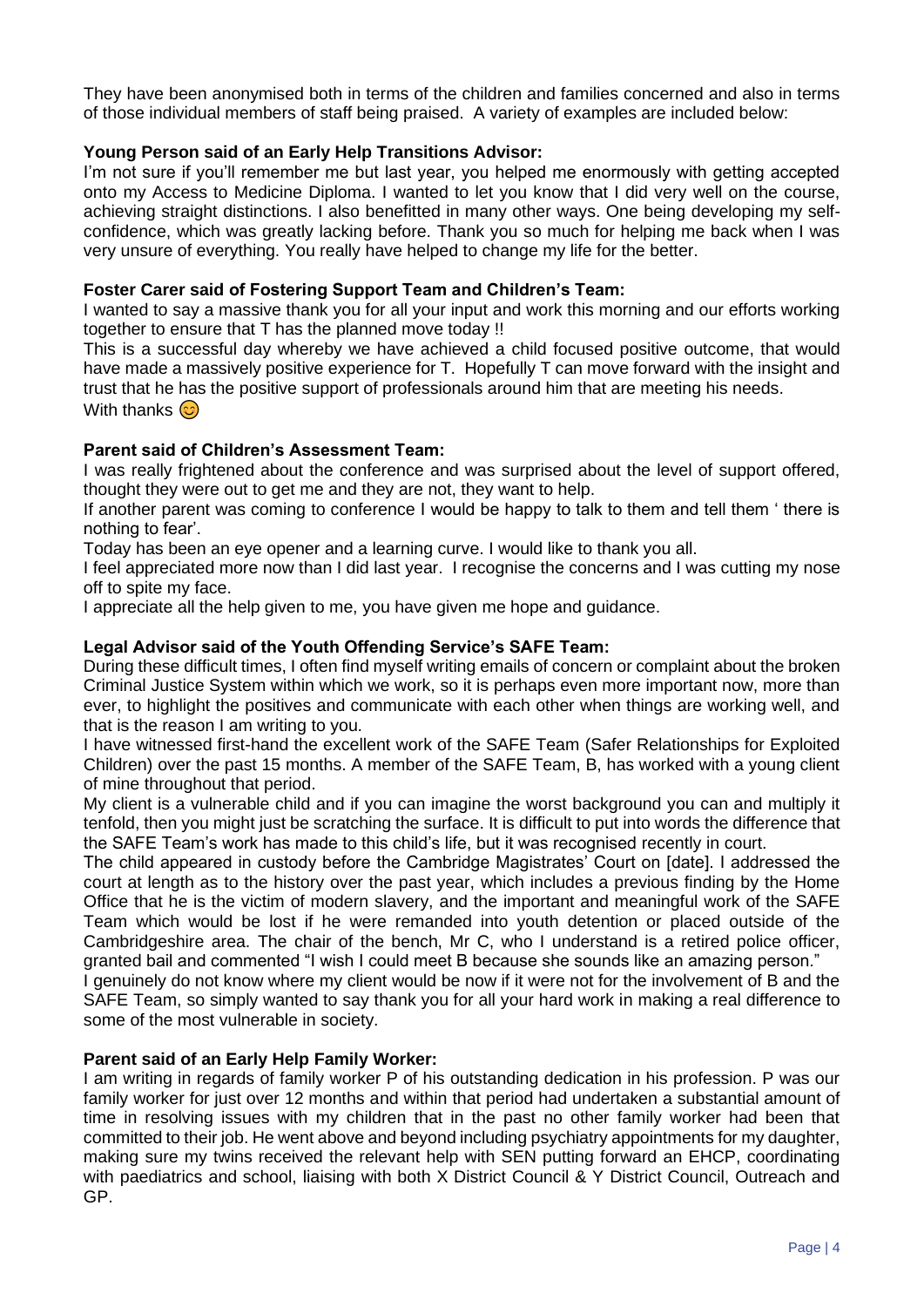His efforts have been significantly appreciated and his patience has been put to the test on numerous occasions.

I would highly recommend him to any family not just for his pleasant and caring attitude but his ability to care for the family he works with. I was sad to see him leave my family and wish him all the best success for the future. He is a credit to his co workers and the district team.

### **1.2 General Enquiries**

From April 2020 to March 2021, 52 (42) general enquiries were worked on, all of which were initiated and concluded in this year.

### **1.3 MP and Councillor Enquiries**

The Customer Care Team facilitates responses to MP and Councillor enquiries relating to children, however these are not counted as complaints. In some, but not all cases, a complaint may already have been received or may be made subsequent to the enquiry from the MP or Councillor. Every care is taken with these responses, which are written in the expectation that they will be shared by the MP or Councillor's with their constituent.

From April 2020 to March 2021, 8 (20) Councillor enquiries were worked on, all of which were initiated and concluded in this year.

From April 2020 to March 2021, 41 (64) MP enquiries were worked on. Of these, 4 (2) were received in the previous year and carried forward into this year, and none (4) were still open at the end of this year and therefore ongoing.

### **1.4 Formal Complaints Procedure**

Children's Social Care has a formal complaint procedure\* offering three Stages, which is in line with Regulations and National Guidance. A detailed description of Cambridgeshire's procedure is available to members of the public on:

\* [https://www.cambridgeshire.gov.uk/council/contact-us/council-complaints-procedures/childrens](https://www.cambridgeshire.gov.uk/council/contact-us/council-complaints-procedures/childrens-services-representation-and-complaint-procedure%20/)[services-representation-and-complaint-procedure /](https://www.cambridgeshire.gov.uk/council/contact-us/council-complaints-procedures/childrens-services-representation-and-complaint-procedure%20/)

### **1.5 Stage 1 Statutory Complaints**

From April 2020 to March 2021, the CCT worked on 203 (293) Stage 1 Statutory complaints. Of these, 15 (19) were received in the previous year and carried forward into this year. Out of the 203 complaints worked on, 198 (279) received a response, therefore 5 (14) cases were still open and thus ongoing at the end of this year.

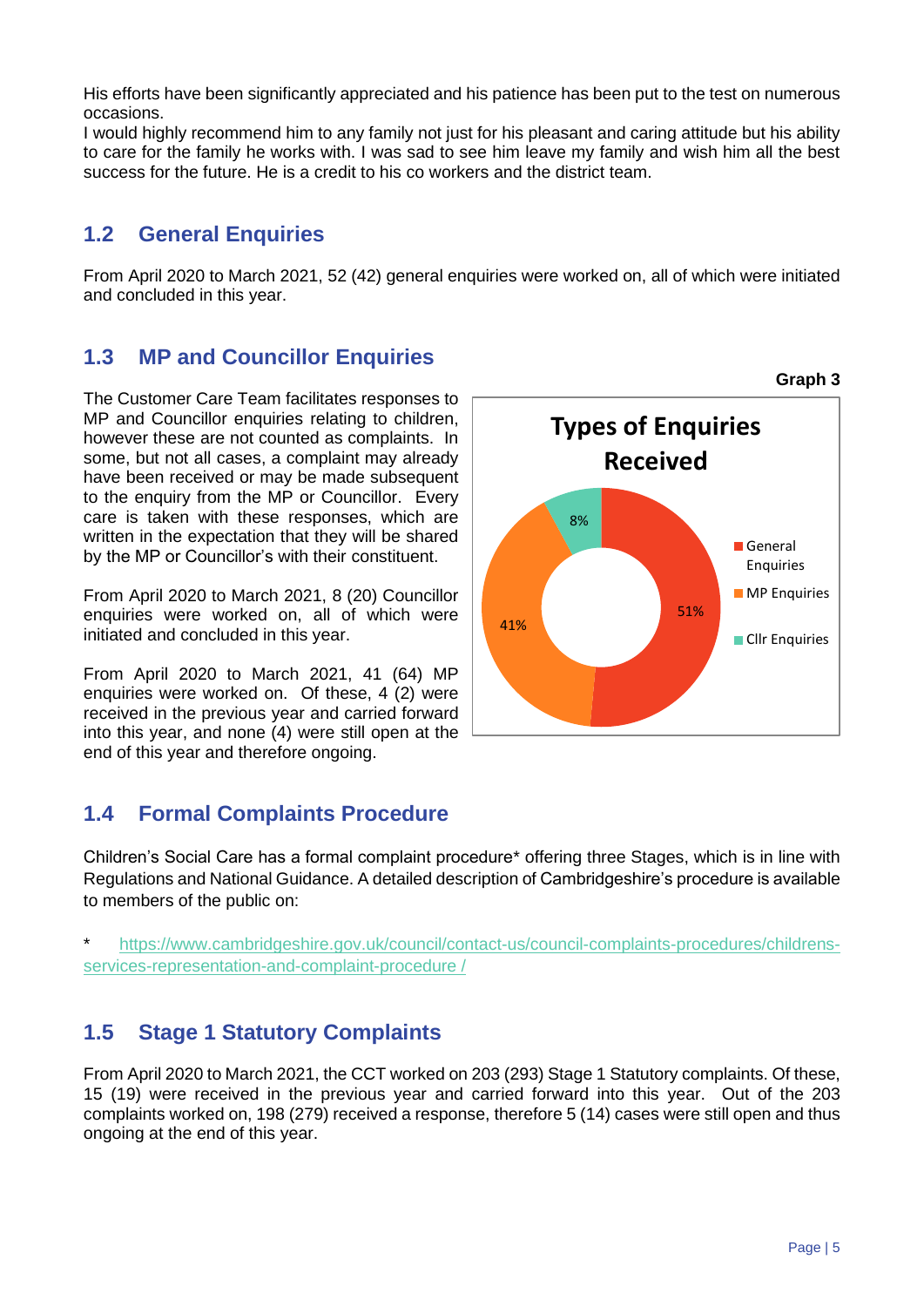Out of the 198 complaints concluded this year:

- $\downarrow$  10 (26) were upheld
- ↓ 82 (139) were partially upheld
- ↓ 37 (50) were not upheld
- $\leftrightarrow$  4 (4) were not determined
- 13 (6) were withdrawn

11 (4) did not qualify, as advice was sought (enquiry)

↓ 41 (50) received were deemed outside of the complaint remit, as issues had already been investigated, were historic, or were being dealt with within the Court arena



Out of the 198 Statutory complaints for which responses were provided during this year, 35 (54) complainants returned with further concerns to their initial complaint, at which point their Stage 1 complaint was re-opened for investigation, which constitutes 18%. 3 (8) of these complainants reopened their complaint multiple times at Stage 1.

Out of the 188 (274) complaints received this year, 109 (97) complaints had been submitted by complainants who had made at least one complaint previously which equates to 58%.

Out of the 188 Statutory complaints received this year, 146 (172) were made by parents or stepparents which equates to 77%, 21 (41) were made by young people which equates to 11%, 16 (37) were made by other family members which equates to 9%, and 5 (24) were received from a nonfamily member which equates to 3%. Advocates have been involved in 14 (27) complaints received this year, 10 (18) of these were supporting 'Children in Care', and 4 (4) were Care Leavers. 13 (23) of 14 advocates were from NYAS.



#### **Graph 5**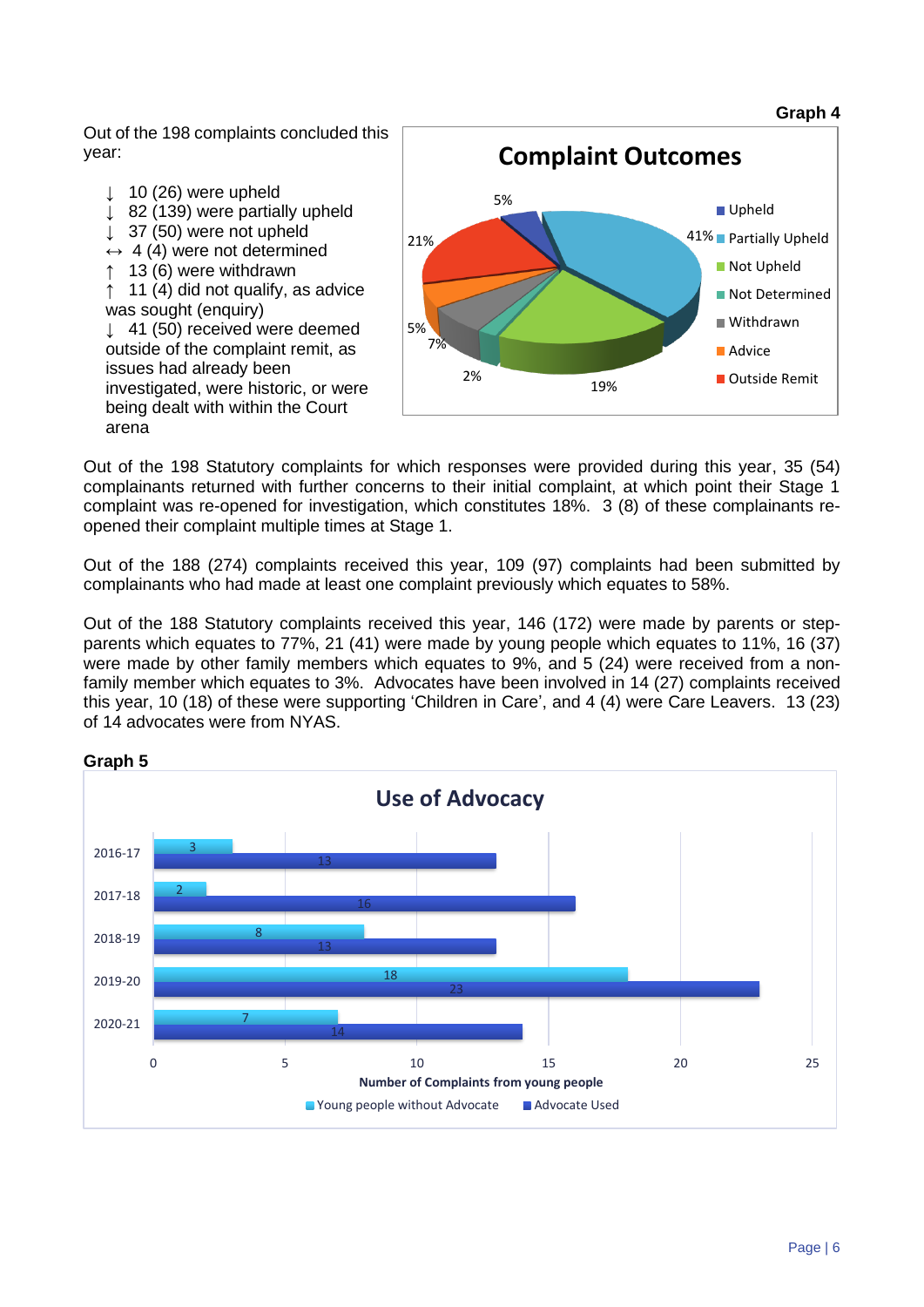**Graph 6**

Out of the 198 Stage 1 statutory complaints responded to in this year, 38 (55) responses were extended from the initial 10-workingday timescale to a 20-working-day maximum which constitutes 19%.

35 (139) of all statutory complaints responded to were outside of the prescribed timescale (whether it was 10 or 20 working days) which equates to 18%.



**Graph 7**



There was a wide range of issues raised within Statutory Stage 1 complaints.

The highest volume of complaints received were in relation to Children in Care and Care Leavers with 62 (112) complaints; followed by 57 (40) complaints relating to Children in Need.

Under the category of 'Other' included complaints relating to Fostering and Adoption.



The majority of Statutory Stage 1 complaints within the Service were received in relation to the South Cambridge Children and Assessment Teams with 34 (25) complaints, followed by Children in Care and Care Leaver (South) Teams with 27 (25) complaints received this year.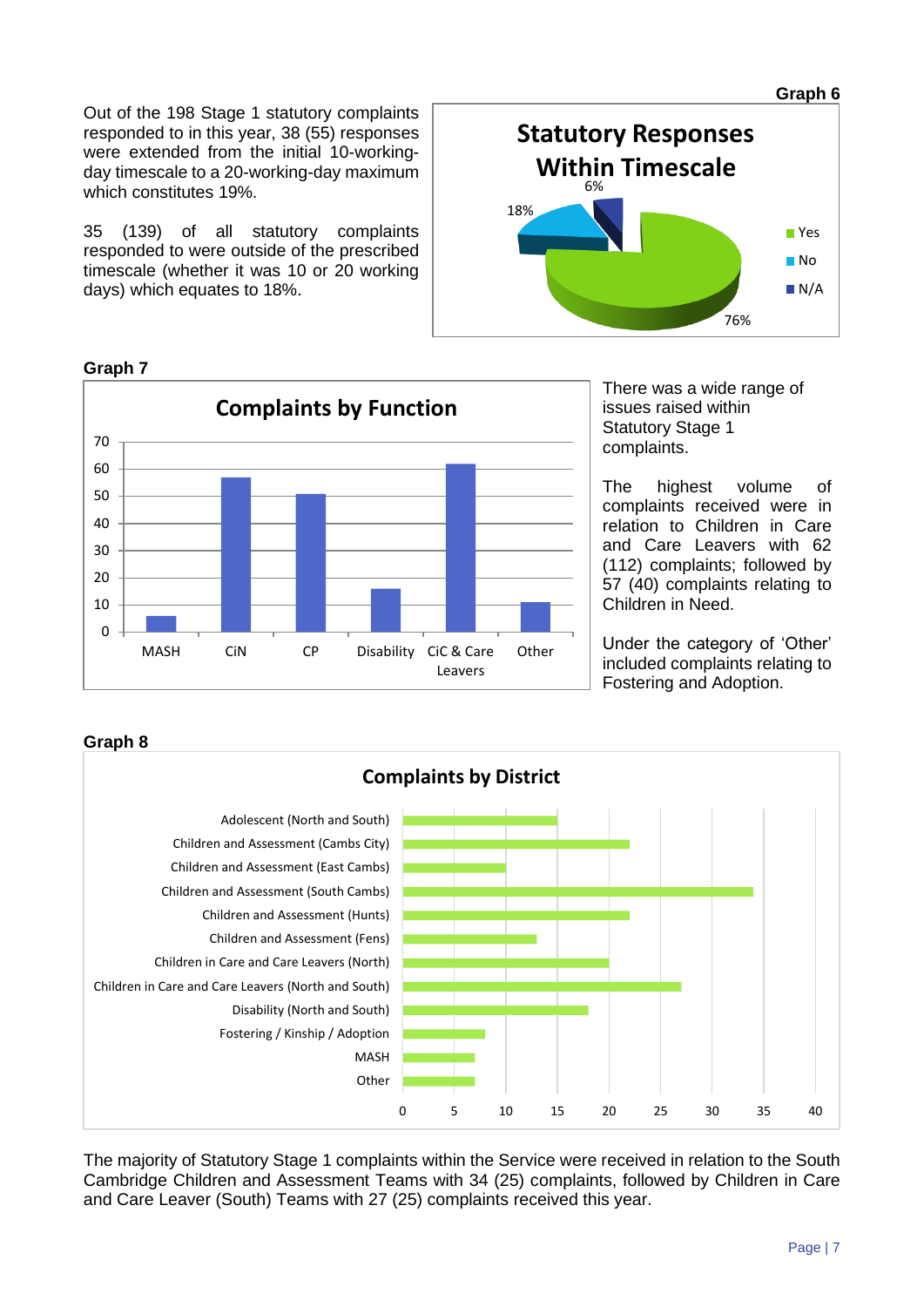#### **Graph 9**



**Graph 10**



### **1.6 Stage 1 Corporate Complaints**

From April 2020 to March 2021, the CCT worked on 187 (134) Stage 1 Corporate complaints. 8 (7) of these were received in the previous year and carried forward into this year. 14 (8) cases were still open and therefore ongoing as of the end of this year.

Out of the 173 (126) complaints which concluded in this year:

- $\uparrow$  29 (24) were upheld
- ↑ 54 (52) were partially upheld
- ↑ 50 (27) were not upheld
- ↓ 1 (3) was not determined
- ↑ 12 (4) were withdrawn
- ↑ 6 (3) did not qualify as advice was sought (enquiry)
- ↑ 21 (13) did not quality as they were outside of the complaints remit

Out of the 173 Corporate complaints for which responses were provided this year, 62 (16) complainants came back with further concerns to their initial complaint, at which point they were reopened for investigation at Stage 1 equating to 36%. Out of the 179 (127) complaints received this year, 82 (39) complaints had been submitted by complainants who had made at least one unrelated complaint previously equating to 46%.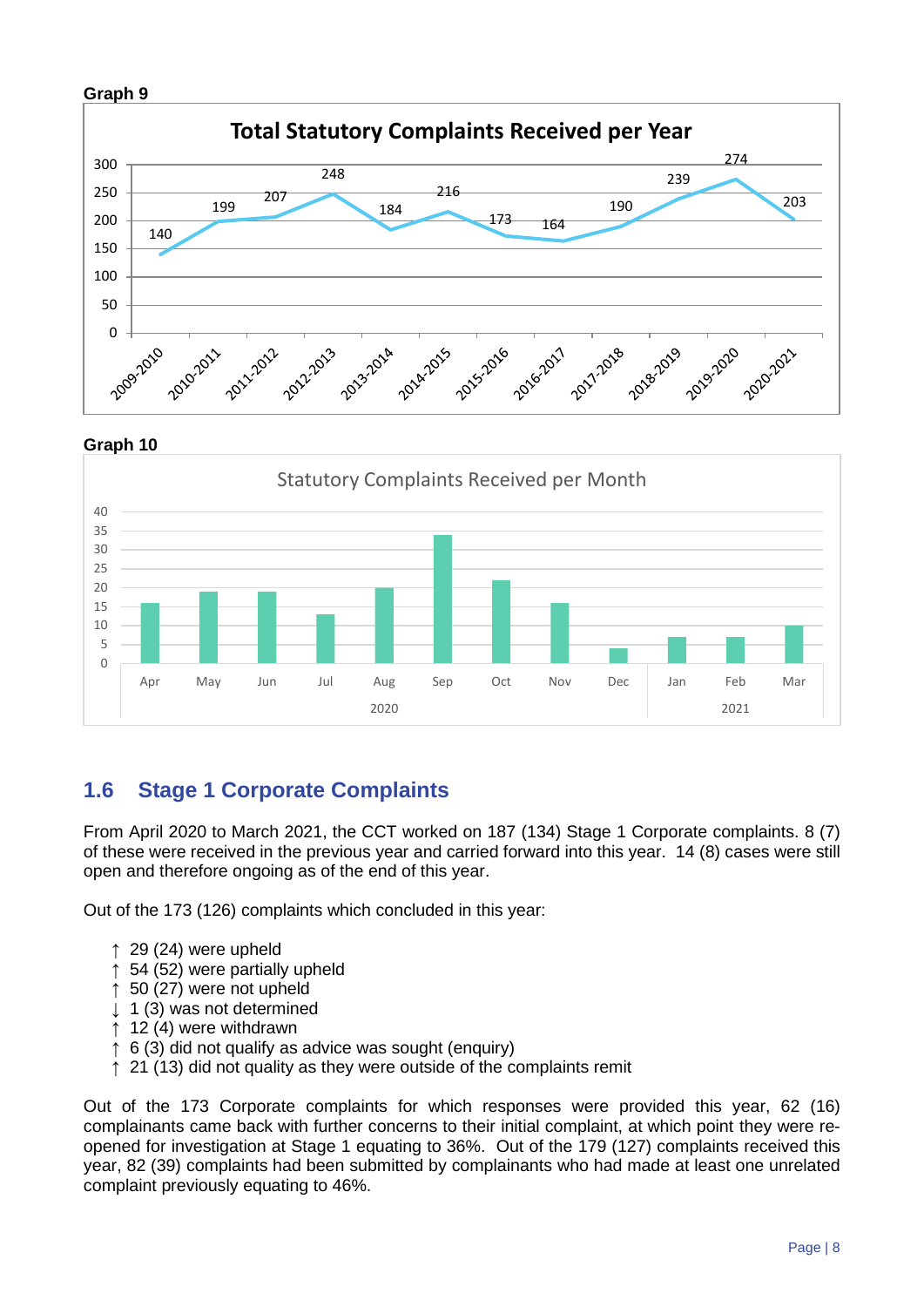Out of the 179 complaints received this year, 120 (71) were made by parents or step-parents, 6 (4) were made by the young person themselves, 27 (21) were made by other family members, and 26 (31) were received from a non-family member.

The highest volume of Corporate complaints within a servicespecific area was seen in relation to the Statutory Assessment Team (SAT) with 38 (31) complaints, followed by Children in Care and Care Leavers with 33 (24) complaints received this year.



#### **Graph 12**



Out of the 173 Corporate complaints responded to this year, 32 (23) responses were extended from the initial 10-workingday timescale to a 20-working-day maximum.

31 (52) were responded to outside of the prescribed timescale (whether it was 10 or 20 working days) which constitutes 18%.



**Graph 13**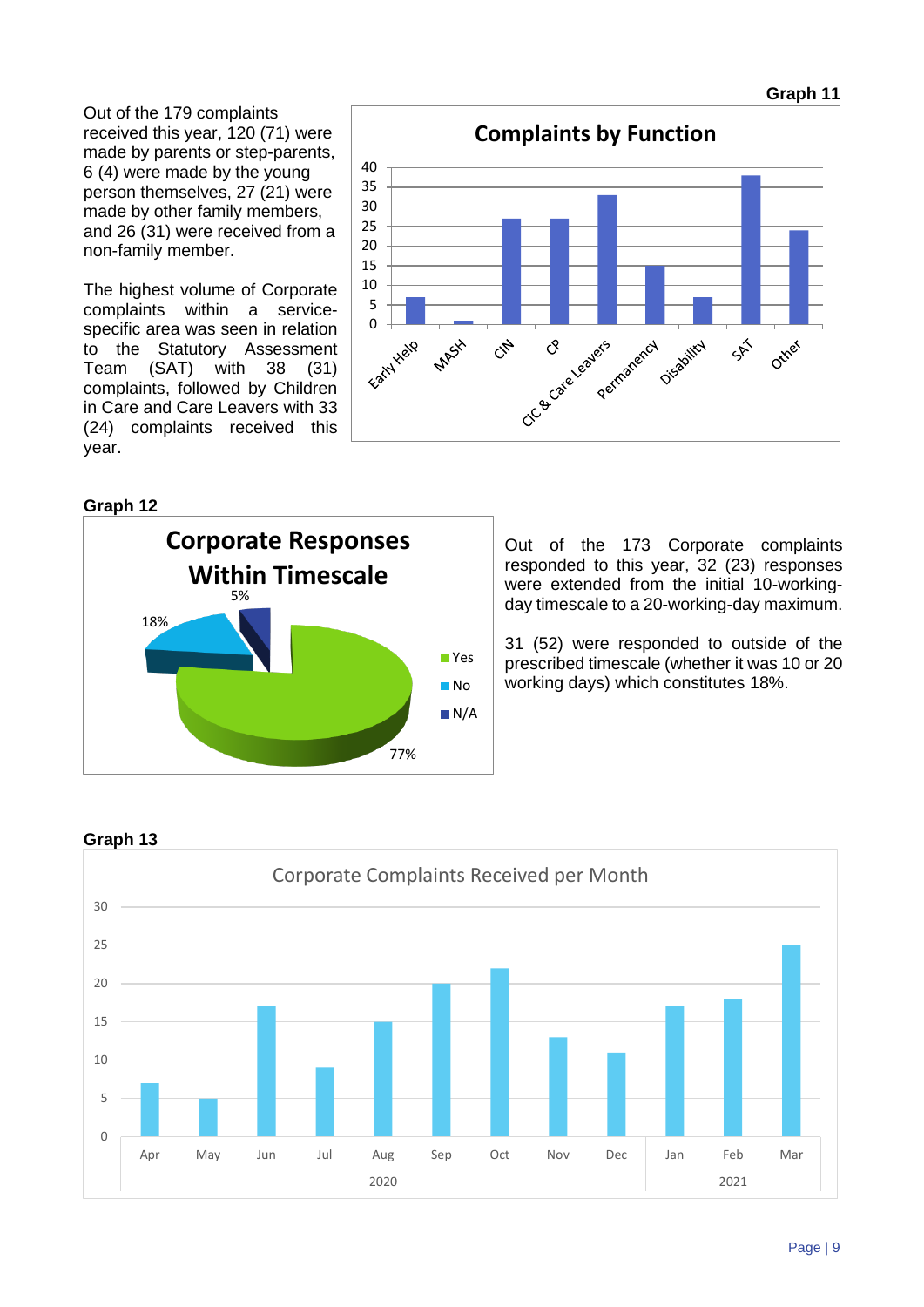### **1.7 Stage 2 Statutory Complaints**

From April 2020 to March 2021, the Customer Care Team worked with 8 (8) Stage 2 Statutory complaints. None (5) of these were received in the previous year and carried forward into this year, and 4 (0) were still open or suspended and therefore ongoing as of the end of this year.

Out of the 4 (8) Stage 2 investigations which were concluded this year, 2 (7) were extended from the initial 25-working-day timescale to a 65-working-day timescale, with none (0) being responded to outside of the prescribed timescale.

- ↓ 1 (6) was partially upheld
- ↑ 1 (0) was not upheld
- ↑ 1 (0) did not quality as it was outside of the complaints remit
- ↑ 1 (0) did not qualify as complainant was non-responsive

Of the 8 Stage 2 complaints received in this year, 6 (2) were made by a parent, 1 (0) was made by the Young Person themselves, and 1 (1) was made by another relative. 1 (0) was made in relation to a Care Leaver, 2 (1) were made in relation to a Child in Care, 1 (1) was made in relation to Child Protection, and 4 (0) was made in relation to a Child in Need.

### **1.8 Stage 2 Corporate Complaints**

From April 2020 to March 2021, the CCT worked with 16 (8) Stage 2 Corporate complaints, 1 (2) of which was initiated in the previous year, and 3 (1) cases were still open and therefore ongoing as of the end of this year.

Within the 13 (7) complaints which concluded in this year:

- $\downarrow$  1 (4) was upheld
- ↑ 5 (2) were partially upheld
- ↑ 3 (1) were not upheld
- ↑ 2 (0) was withdrawn
- ↑ 1 (0) did not quality as it was outside of the complaints remit
- ↑ 1 (0) did not qualify as complainant was non-responsive

Out of the 13 complaints which concluded in this year, 6 (4) responses were extended from the initial 10-working-day timescale to a 20-working-day timescale. 5 (1) were responded to outside of the prescribed timescale which equates to 38%.

Of the 15 (6) Stage 2 complaints received in this year, 13 (5) were made by a parent, 1 (0) was made by another relative, and 1 (0) was made by a non-family member. 5 (4) of the complaints were made in relation to SAT services, 4 (1) were made in relation to Child Protection, 2 (0) were made in relation to a Child in Care, 1 (0) was made in relation to SEND services, 1 (0) was made in relation to Adoption, 1 (0) was made in relation to a Child in Need, and 1 (0) was made in relation to another service.

### **1.9 Stage 3 Statutory Complaints**

From April 2020 to March 2021, the CCT worked on 1 (4) Stage 3 Statutory complaint, which was initiated this year, and remained ongoing as of the end of this year.

This complaint was made by a parent, and it was in relation to a Child in Need. The outcome of this complaint will be recorded in the next Annual Report.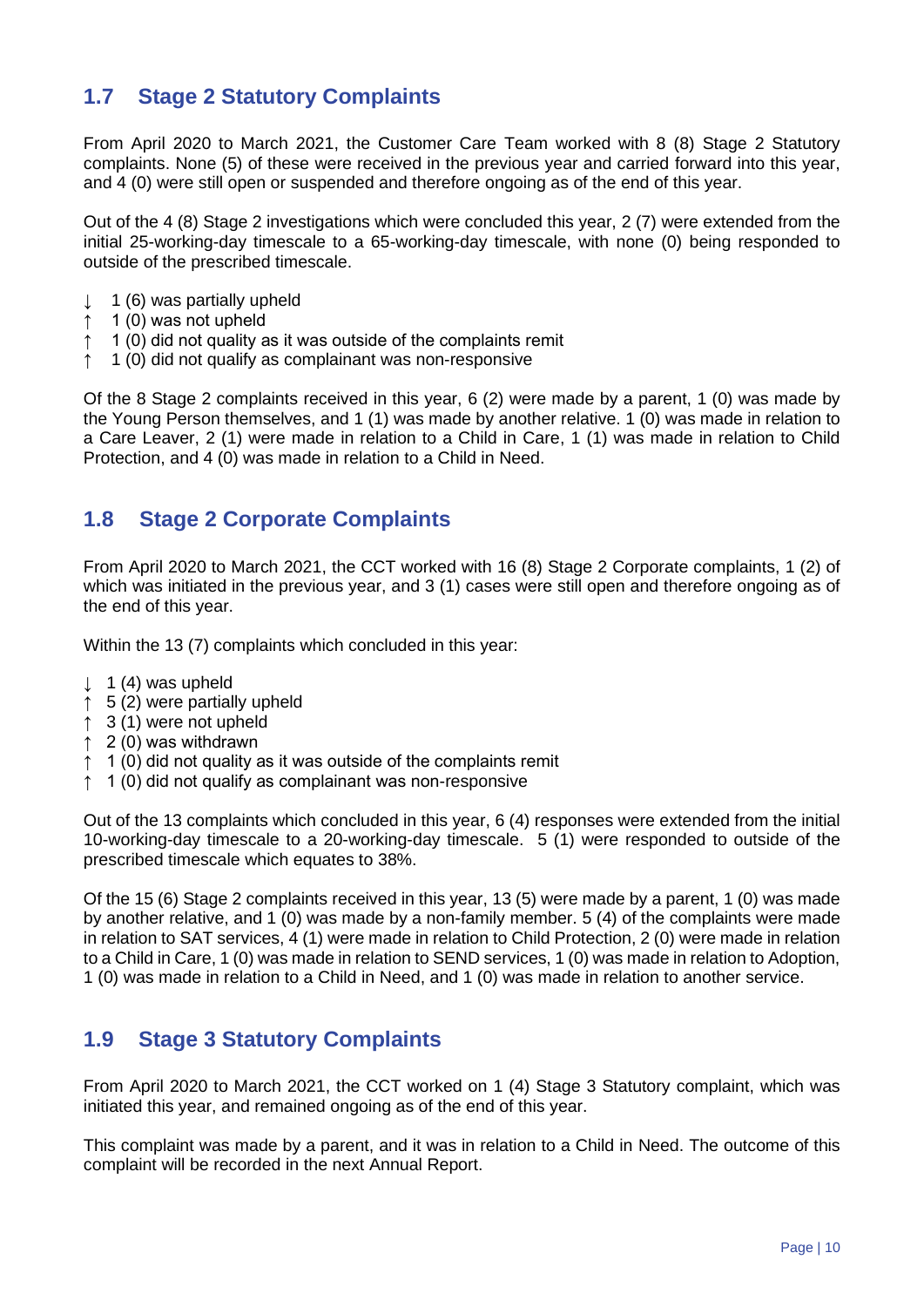### **1.10 Stage 3 Corporate Complaints**

From April 2020 to March 2021, the CCT worked with 5 (3) Stage 3 Corporate complaints. All 5 (3) complaints were initiated this year, and none (1) remained open and ongoing as of the end of this year.

Within the 5 (2) complaints which concluded in this year:

- $\uparrow$  1 (0) was upheld
- ↑ 3 (1) was partially upheld
- $\leftrightarrow$  1 (1) was not upheld

Of the 5 complaints received this year, 4 (3) were made by parents, and 1 (0) was made by another relative. 3 (3) complaints were made in relation to SAT services, 1 (0) was made in relation to Child Protection, and 1 (0) was made in relation to another service.

Of the 5 complaints which concluded this year, all 3 (2) were extended from the initial 10-working-day timescale to a 20-working-day timescale. 4 (1) were responded to outside of the prescribed timescale.

### **1.11 Local Government Ombudsman (LGO)**

From April 2020 to March 2021, the CCT worked with 16 (18) Local Government Ombudsman (LGO) enquiries. 12 (16) enquiries were initiated this year. 11 (14) cases were closed this year, therefore 5 (4) cases were ongoing as of the end of this year.

Of the 11 enquiries which concluded this year:

- $\leftrightarrow$  3 (3) were partially upheld
- ↑ 2 (0) were not upheld
- ↓ 6 (10) were deemed outside of remit

Of the 12 enquiries received this year, 9 (11) were made by parents, and 3 (5) were made by another family member. 2 (1) complaint were made in relation to Child in Need services, 1 (5) was made in relation to Child Protection, 3 (5) were made in relation to Children in Care, 3 (1) were made in relation to Permanency, 2 (3) were in relation to SAT services, and 1 (1) was made in relation to another service.

### **2.0 Themes, Learning, and Actions**

The issues raised in complaints are inevitably similar at all three Stages of both the Corporate and Statutory Complaints Process. While each point contains valuable learning, it should be remembered that the total number of complaints is low.

Please note that learning has been taken from all complaints including MP and Councillor enquiries, rather than just those that were upheld or partially upheld, and it should be noted that the examples presented are case specific. Whilst there may be some common emergent themes, the majority are not indicative of systemic practice issues.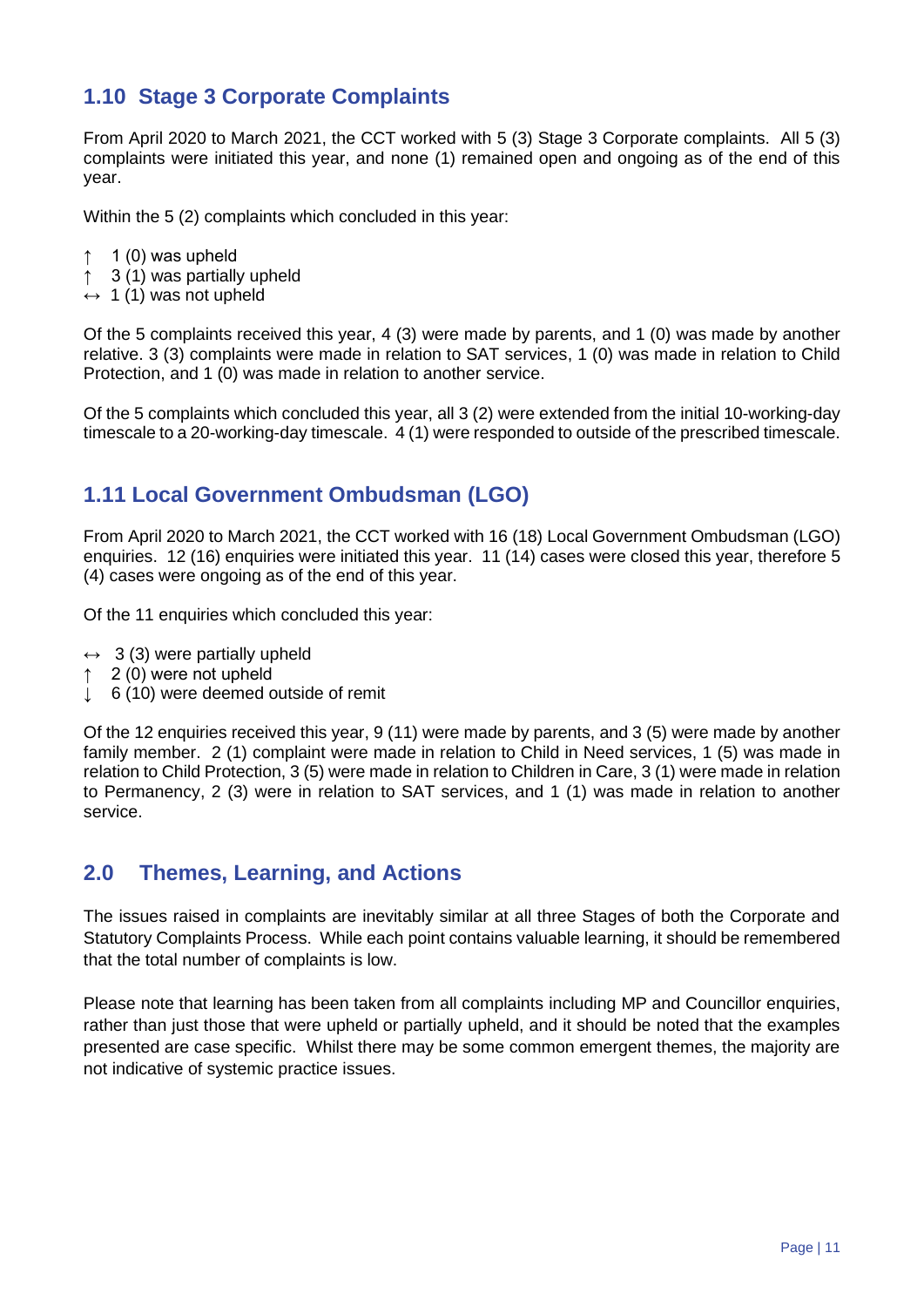## **2.1 Communication**

- Unsuccessful prospective adopter applicants to be contacted within three working days of the decision to reject their application, to ensure that the decision and next steps can be clearly understood.
- The vulnerability of prospective adopters' financial circumstances needs to be addressed with them from the outset of the adoption assessment process.
- Workers reminded of the need to obtain consent from either the child or those who hold Parental Responsibility before divulging confidential information with extended family members.
- Core Group meetings should use separate dial-in numbers for parents to participate via, when they are unable to be present at the same time or to have contact with each other.
- Estranged Parents should not be excluded from participating in Conference based solely on allegations, decisions to exclude should be made based upon evidence to support claim.
- A review to be held into the Adoption Service's arrangements for completing Carers allowance reviews, including ensuring that further Panels are scheduled to catch up with outstanding decisions. Business Support to upload these decisions onto the IT system and ensure that letters are promptly sent out confirming decisions made.
- Prospective Adopters to be invited to attend disruption meetings, following concerns that the placement may breakdown.
- Welcome (information) Pack for families to be reviewed with a view to including relevant information about what the Assessment Team does and the possible outcomes of our involvement.
- When a parent is subject to a Non-Molestation Order, rather than excluding them from participating at their child's Conference, a second Conference should be convened.
- Workers reminded of the need to meet the Council's Customer Service expectations over returning requests for contact via phone, email, letter whereby staff will respond to telephone messages within two working days, respond to e-mail enquiries within five working days, and written correspondence within 10 working days.
- A response to a request for contact must be made, even if there is nothing new to update.
- Workers reminded that minutes of meetings should be sent out within practice standards timescales.
- Any delays in the completion or sharing of assessments or reports should be communicated to the family with an explanation provided due to the difficulties, and a timescale provided as to when the task will be completed by and by whom.
- Workers reminded to be cautious in falsely raising expectations that carers may receive a carers allowance, how much it might be and for how long they might receive it.

### **2.2 Assessments, reports and plans**

- Both unannounced and scheduled visits should be conducted on children subject to Child Protection planning.
- Notice is required over scheduled contact sessions to ensure such sessions aren't missed.
- Caution should be taken in completing and signing off Assessments to identify any mistakes being made.
- Workers to be cautious in using labelling behaviour which is opinion based, and should prefix judgement with 'in my opinion based on…'
- Caution to be taken when completing Assessments with Carers who do not have Parental Responsibility to ensure consent is obtained from those who do.
- Thorough handovers to be undertaken when Workers leave the employment of the Local Authority.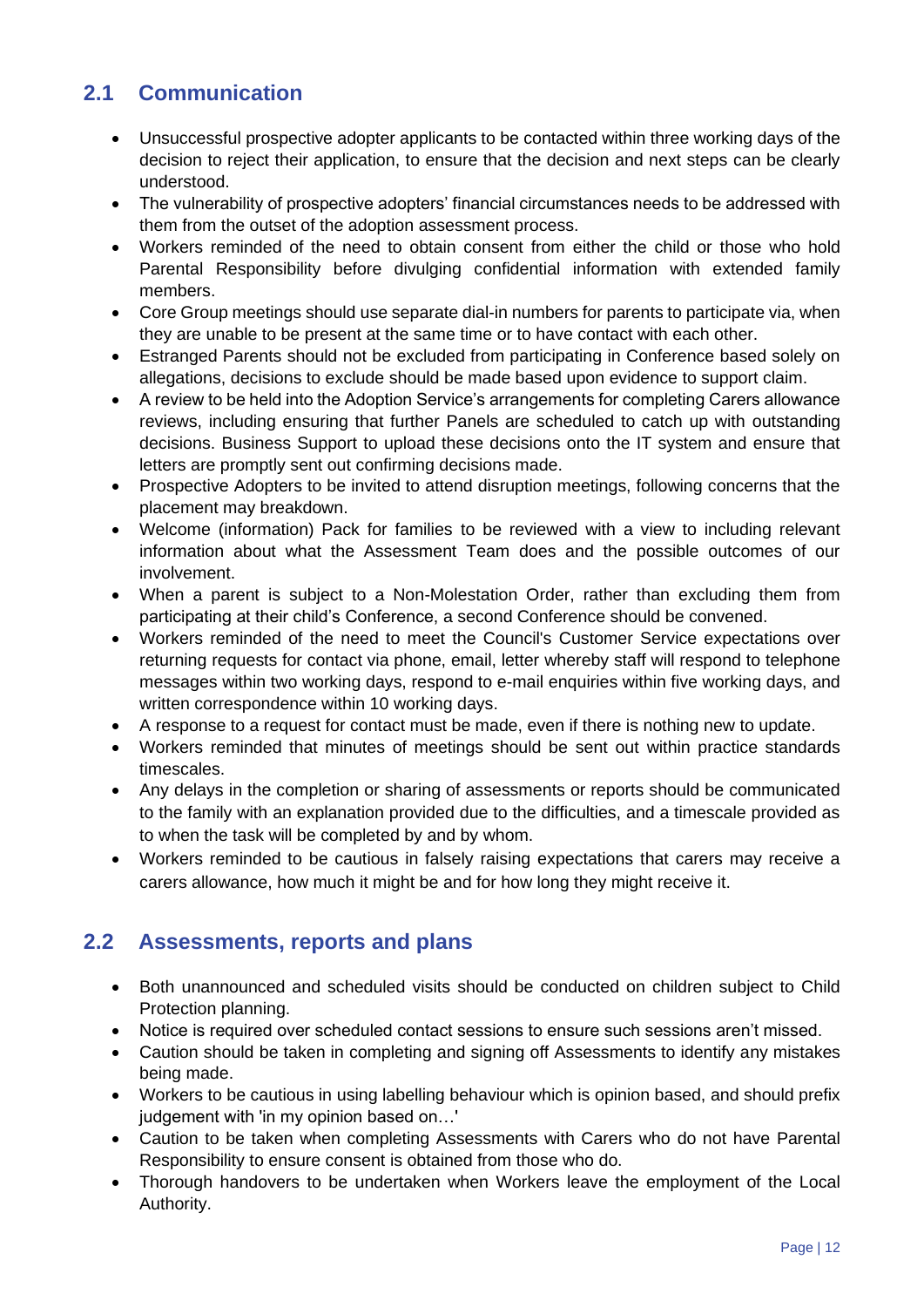- Chronically Sick and Disabled Person's Act (CSDPA) plan wording will be updated to specifically state allocated hours must be used within timescale of plan and are not transferable or able to be carried forward to avoid misunderstanding.
- Workers reminded of the importance of using the name the family member wishes to be referred to within formal reports.
- Workers reminded of the importance of fact checking with families to minimise the potential for misleading information being shared, leading to loss of faith and trust.
- Workers reminded of the importance of allowing families time to read and reflect upon the contents of assessments or reports in advance of Conference.

### **2.3 Worker Behaviour**

- Workers reminded of importance of maintaining eye contact and building rapport when using a laptop to make notes during a home visit.
- Workers reminded of the need for personal space and to be cautious if using tactile reassurances.
- Conferencing Service to review how they distribute Child Protection Plan and minutes to identify where improvements can be made.
- Workers to be cautious when comparing parents with each other.
- Workers reminded of the need to seek consent before photographing children.
- Conference Chairs to ensure minutes are checked for accuracy.
- Workers to avoid drawing comparisons over own circumstances and that of others.
- Workers encouraged to check written communication to avoid misunderstandings or offence.
- Workers to avoid discussing their own personal life with families.
- Workers to check latest guidance on the use of Personal Protective Equipment (PPE) prior to conducting home visits.
- In neglect cases, any photos taken at the home address should be shared with a parent without delay.
- Workers are reminded of the need to provide handover details to families if leaving the employment of the Local Authority.
- Workers to take the time to explain the assessment process and the difference between meetings such as Family Network Meetings and Family Group Conferences.
- Workers are reminded of their responsibility to remain professional at all times and adhere to data protection guidelines when discussing families.
- Workers need to ensure any provision stipulated in an Education Health and Care Plan is arranged in a timely manner.

### **2.4 Policy**

- Workers to be reminded there is no legal basis for refusing parents from recording meetings for their own personal use.
- Residential Placement to review their allocations process and establish clear timeframes for response to requests that that have been received from families. Topic of extended stays and approvals to be raised at the Children's Homes Update Meeting and discussed with all Registered Managers, with a view to improving communication about allocations.
- Workers reminded of the need to explain 'setting up home allowance' with care leavers to avoid confusion.
- Work to be undertaken with partner agencies through the Safeguarding Children Partnership Board to promote sending Agency reports out prior to Conferences.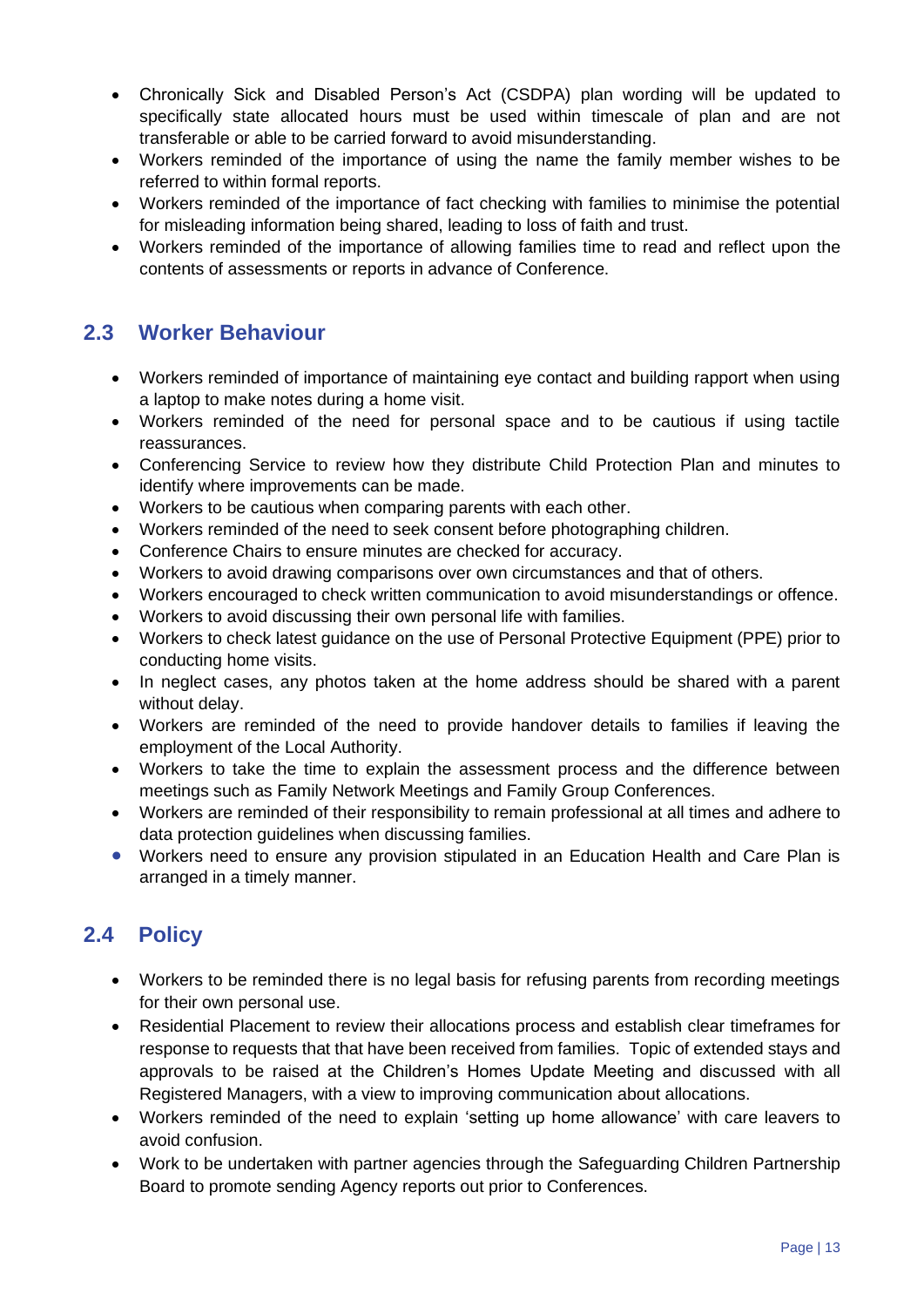- Change to Policy due to COVID-19 to allow parental participation in statutory meetings via teleconference calls.
- Changes to Threshold and Resource Panel (TARP) process, so when placements of birth parents are considered, the location of any previously removed children is checked first.
- Local Authority to use uplift following new Government guidance on weekly support payments due to COVID-19, to boost support to young people through grants and extra visits.

### **2.5 Other**

- All Business support have been reminded to double check email addresses, deleting the option for default addresses to be added to correspondence.
- Training to be organised for Statutory Assessment Team business support over processing Personal Budget payments.

### **3.0 Customer Care Team Update and Conclusion**

Last year when writing the Annual Report, COVID-19 lock down restrictions had just come into effect, and we had no idea how long the restrictions would impact on Childrens Services Feedback and Complaints, little did we know that we would spend the next 12 months under such conditions.

We reported on how the Local Government Ombudsman (LGO) had temporarily suspended their complaint line at the end of March 2020, and how the Customer Care Team was approaching the business of complaint handling with respect to COVID-19. Therefore, I will start by providing an overview of the past 12 months and the impact of the pandemic on the complaint process, as well as emerging themes and trends arising.

#### **Quarter 1**

During Q1 (April-June 2021), one enquiry and nine complaint responses were delayed due to capacity issues as a direct result of staff self-isolating due to COVID-19 related symptoms. Five escalation requests for Statutory Stage 2s were suspended as we were unable to proceed due to an inability to facilitate external investigations at that time. 12 complaints, representations, MP and general enquiries, were received specifically relating to changes in practice / services as a result of COVID-19, these included complaints about parental participation within Conferences, workers interpretation and compliance with Government's lockdown instructions and social distancing rules, contact with those shielding, accessing respite support for a disabled child, education provision for child with an Education Health and Care Plan (EHCP) or weekly support payments for care leavers to be considered.

As mentioned earlier, during this quarter the LGO temporarily suspended their telephone line for new complaints and issued guidance to Local Authorities over how to deal with complaints during this period. As a result of this LGO guidance and following initial lockdown restrictions over visitors accessing Council premises (preventing external investigators from reviewing on-line case records), we suspended all Statutory Stage 2 investigations and Stage 3 Reviews. As the quarter progressed and staff capacity increased, we were able to reinstate suspended Corporate Stage 2 investigations, meaning we were able to consider Statutory Stage 2 requests through this route as an alternative means of progression (subject to the complainant's consent), leading to two complainants accepting this option.

On a positive note, despite early capacity concerns, there was an improvement in Q1 in Stage 1 complaint responses being sent within timescale, with only 23% (12) of Statutory Stage 1 and 9% (3) of Corporate Stage 1 being sent outside of timescale.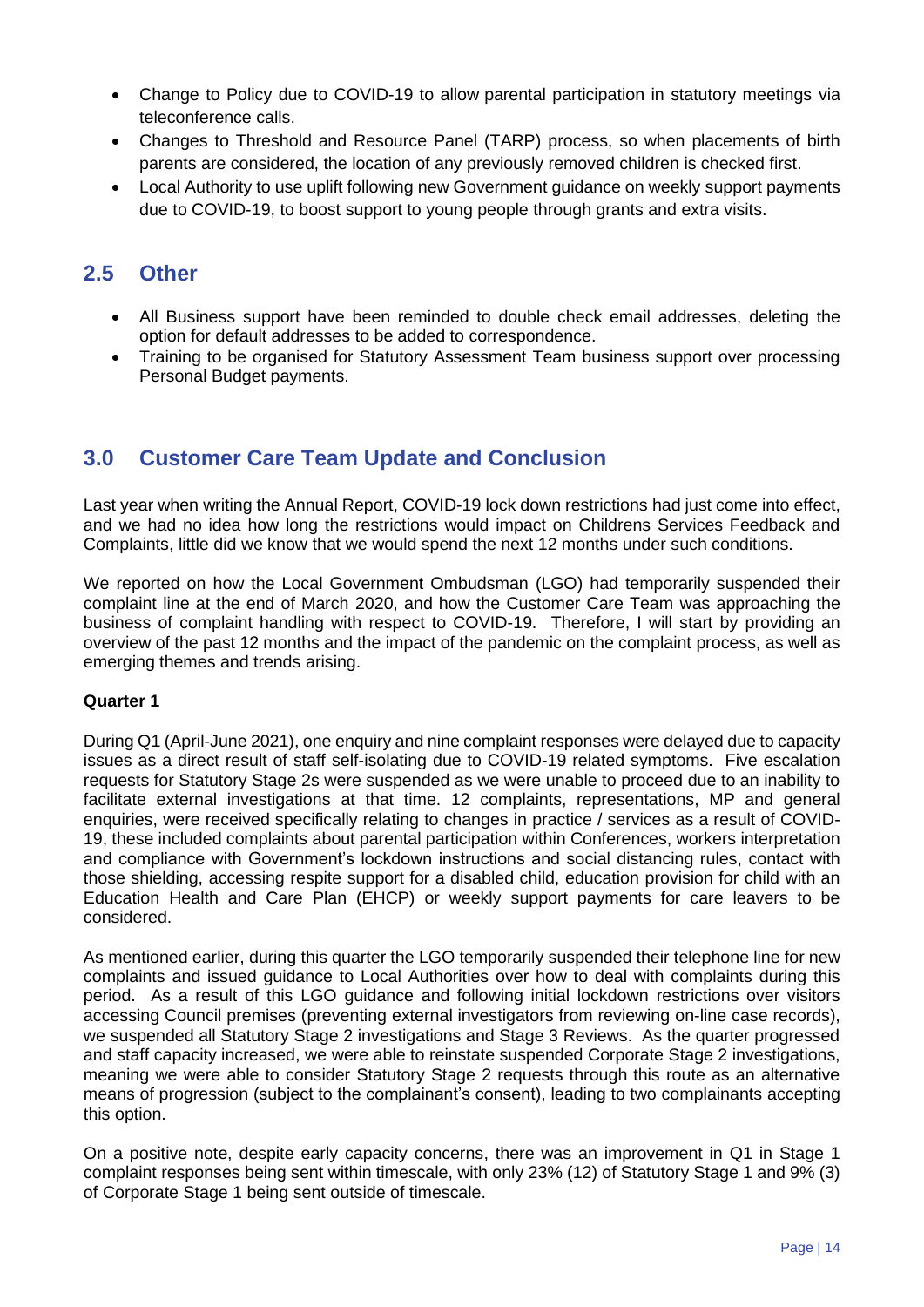#### **Quarter 2**

By the end of this quarter, Statutory Complaints had risen back to pre-COVID-19 lockdown rates and compliments exceeded previous levels. However, Corporate Complaints maintained consistently high throughout Q1 and into Q2.

The LGO re-instated their phone line on 29 June 2020 (end of Q1) and started to investigate complaints again. Also, during this quarter we were able to initiate two previously suspended Statutory Stage 2 investigations, providing external investigators access again to children's records, with staff interviews being facilitated virtually through Teams.

For a second successive quarter we noticed an improvement in Statutory Stage 1 complaint responses being sent out within timescale, with only 14% (23%) being sent outside timescale, whether that be 10 or 20 working days. Unfortunately, there was some slippage in Corporate Stage 1 responses going out in timescale, from 91% to 83% going out on time.

#### **Quarter 3**

During quarter three as a result of increasing COVID levels and a tightening of restrictions on families' movements with the second National Lockdown, this meant a lack of access for some children to their special education provision, particularly those deemed to be critically vulnerable which caused additional pressures on these families. As a result, we received a series of complaints from parents of affected children, raising concerns over respite provision and access to enhanced Personal Protective Equipment (PPE) for carers. In order to remedy this situation, the Council continued to collaborate with the Clinical Commissioning Group (CCG) to ensure concerns relating to PPE supplies and respite support were addressed.

Despite the tightening of COVID restrictions, the LGO advised Councils to continue investigating complaints. Therefore, having reinstated Statutory Stage 2s, we continued to initiating new investigations around our limited access to Councils buildings to view children's records.

Also during this quarter, the LGO issued revised guidance to Local Authorities; 'Effective Complaint Handling for Local Authorities – October 2020' and as a result of this guidance we amended some of our working practices i.e. we will no longer consider how the Council assesses families and prepares reports for Court in private proceedings (Section 7 or 37 reports) under the Statutory Procedure, instead these concerns will now be considered under the Council's Corporate complaint procedure. The LGO also advised Councils to be careful in deciding which is the most appropriate complaint procedure to follow from the outset, so we have started to investigate more complaints relating to Children's Social Care through the Corporate complaint procedure, particularly when the issues raised do not relate directly to the needs of the child and the perceived injustice is to the parent or carer. As such, the reduction in Statutory Stage 1 complaints reported is partly due to this change in approach, rather than a reduction in complaints relating to Social Care per se.

In addition to the earlier mentioned pattern of complaints from parents of disabled children, we received a series of complaints from Special Guardians and Foster Carers about their eligibility and receipt of caring allowances either ceasing altogether or being reduced in line with the implementation of a Countywide change of policy in September 2020. We understand that all affected carers were written to at the end of 2019 to advise them of the forthcoming changes, however for some, these changes appear to have caught them off guard.

#### **Quarter 4**

In this final quarter of the year, we have continued to address the backlog of Statutory Stage 2 complaints, resulting in our first and only Stage 3 Review Panel of the year which was held entirely virtually via Teams. At year end we have two remaining Statutory Stage 2s suspended, both of which will be investigated in Q1 of 2021/211.